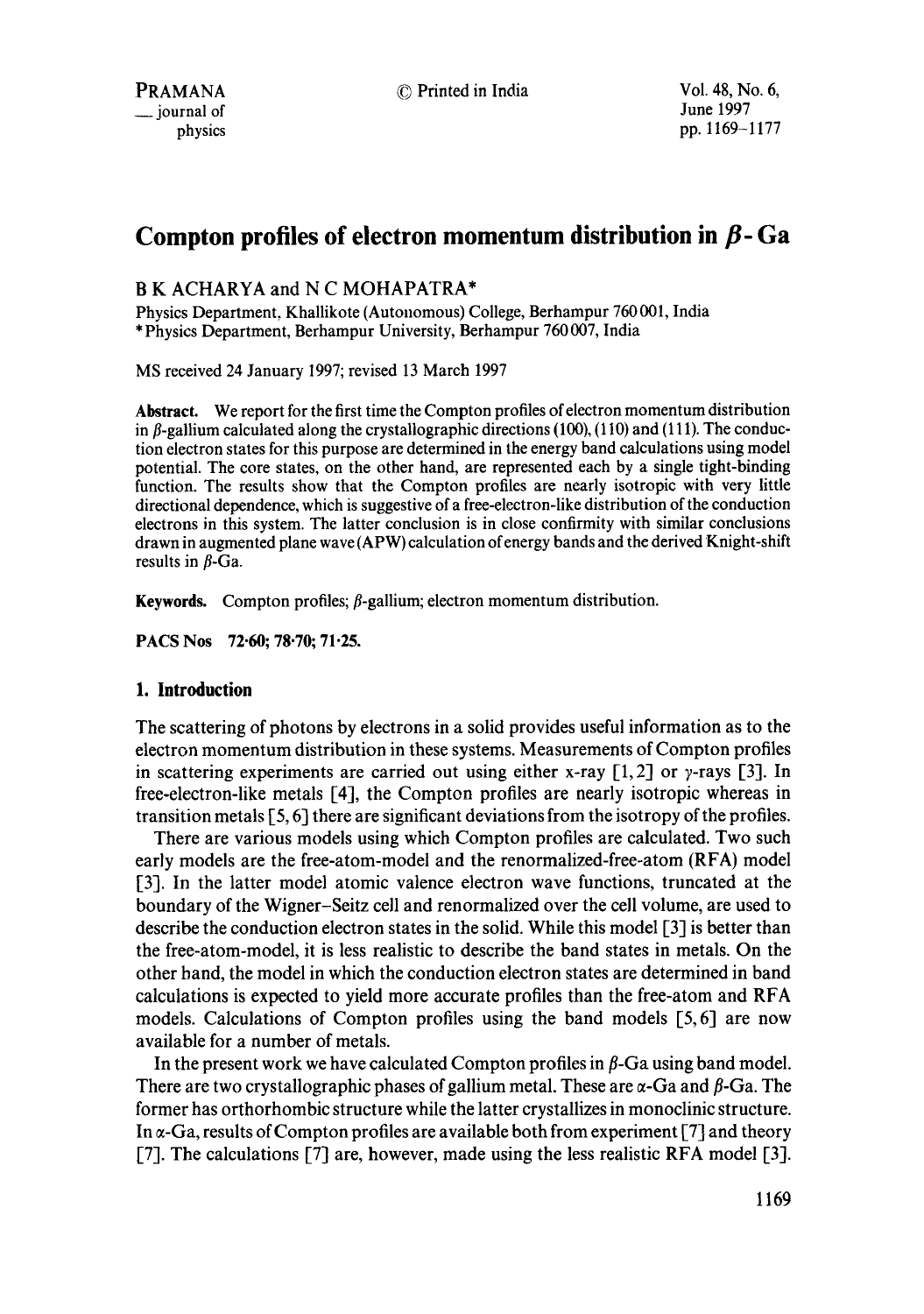#### *B K Acharya and N C Mohapatra*

In contrast to this, results for Compton profile in  $\beta$ -Ga, to our knowledge, are available neither from experiment nor from theory. This lack of result motivated us to take up  $\beta$ -Ga in the present work. There are also other motivations. In  $\alpha$ -Ga, the results of Compton profile are found to be very nearly isotropic. We wanted to see how strong is the anisotropy of the Compton profiles in  $\beta$ -Ga. Further, it is well-known that electron correlation effects introduce a finite discontinuity with a high momentum tail at the free-electron Fermi momentum  $P_F$  in the electron momentum distribution. In taking up  $\beta$ -Ga, we wanted to study how strong is the eletron correlation effect in this system by calculating  $n_F$ , the number of conduction electrons with momentum larger than  $P_F$ . Lastly, the ready availability of band wave functions in  $\beta$ -Ga from our recent calculation [8] of electric field gradient in this system prompted us to take up  $\beta$ -Ga instead of  $\alpha$ -Ga in the present investigation.

As to the various approximations used in the present calculation, we wish to state that apart from using a non-local model potential, we have made use of two other approximations namely, the impulse approximation [9] for the scattering of photons by electrons and the single tight-binding approximation for representing the core states in the solid.

In the impulse approximation [9, 10], it is assumed that the interaction of the photon with the electron until the latter is ejected is a constant potential. This approximation holds if the photon is of very short wavelength and the binding energy of the electron is much smaller than the photon-energy. In using X-ray photons, both these conditions are well satisfied for the conduction electrons. But for the core electrons, especially the innermost ls electrons, it does not hold good. In spite of this, the impulse approximation has been used in the past to predict Compton profiles in reasonably good agreement with experiment.

In the single tight-binding approximation, each core state in solid is described by a single tight-binding function constructed from the corresponding atomic Hartree-Fock core wave function. This is a standard practice followed in many band calculations and the approximation is reasonably good as the core states in solid retain their atomic character to a large extent.

The paper is organized as follows. In § 2, we briefly describe the theory for the calculation of the Compton profiles. Section 3 summarizes the results of the present calculation and makes a comparative analysis with the available results in  $\alpha$ -Ga. Conclusions are summarized in § 4.

#### 2. Theory

We start with the standard expression [5]

$$
J(q) = \frac{\Omega}{(2\pi)^3} \int d^3p \,\rho(p) \,\delta(q - \mathbf{p}, \hat{k})
$$
 (1)

for the scattering cross-section of a photon by the electrons in a metal, which holds good in impluse approximation [9, 10]. In eq. (1),  $\Omega$  denotes the volume of the unit cell in the solid, **p** is the initial momentum of the electron,  $\rho$  is the momentum distribution function and  $\hat{k}$  is the momentum transfer to the electron by the photon.

**1170 Pramana - J. Phys., Vol. 48, No. 6, June 1997**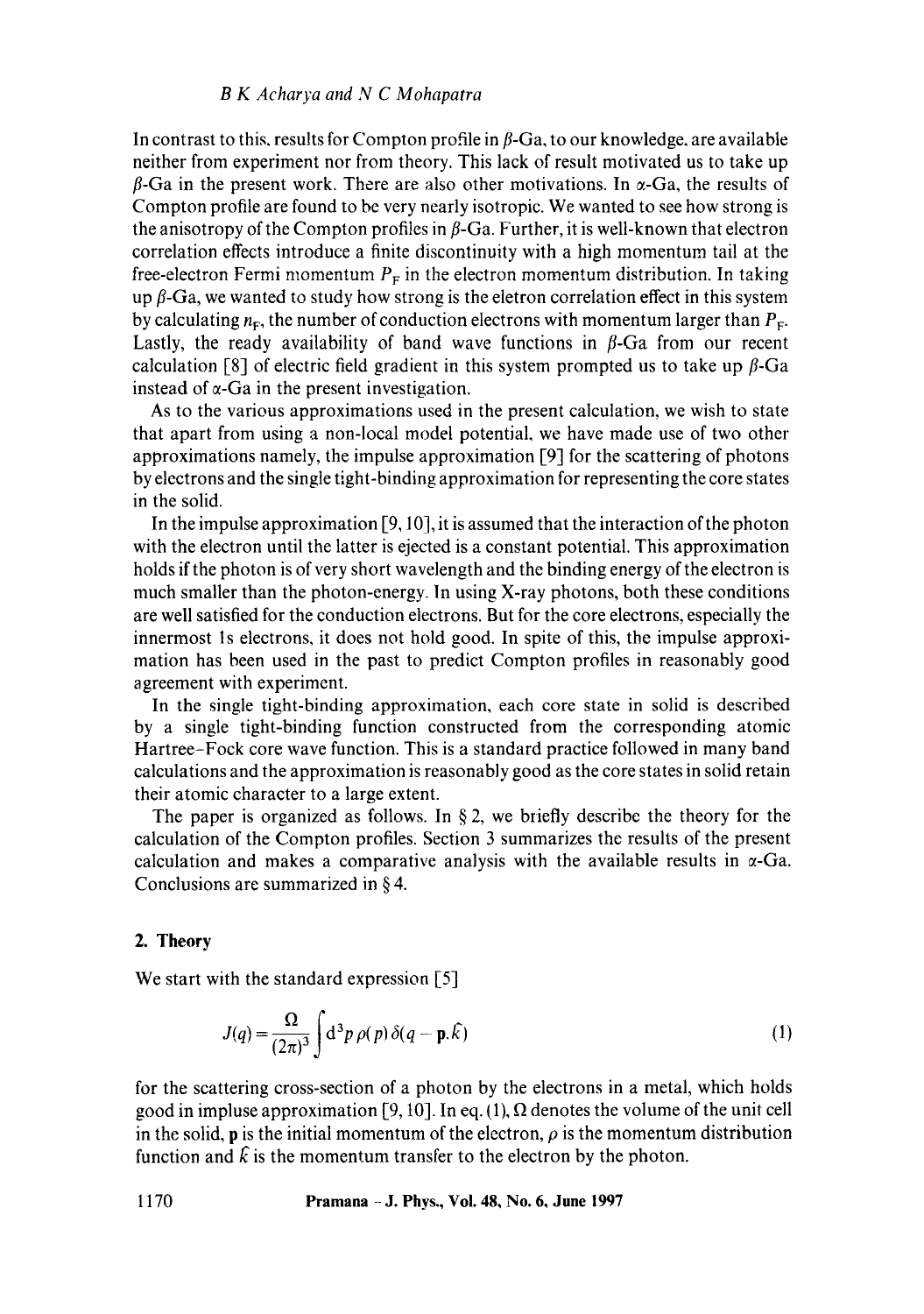The momentum distribution function is constructed from the eigenfunctions of electrons in momentum space. The latter are related to co-ordinate eigenfunctions of the electron by a Fourier transform.

In the present work the co-ordinate eigenfunction of each core electron is represented by a single tight-binding function. The conduction electron wave functions, on the other hand, are obtained in the standard band calculation [8] using non-local model potential.

These wave functions are used in arriving at expressions for the Compton profiles of electron momentum distribution from core and conduction electrons. The details of derivation of these expressions are given in the work of Panigrahi and Mohapatra [6]. We simply quote those results here. The fact that the core states are completely filled and each one is represented by a single tight-binding function makes core contribution to  $J_{\ell}(q)$  isotropic, that is independent of  $\ell$  direction. It has been shown [6, 11] that the contribution to  $J(q)$  per atom from the core electron is

$$
J(q) = \frac{2}{\pi} \sum_{nl} (2l+1) \int_{q}^{\infty} I_{nl}^{2}(p) p \, \mathrm{d}p,\tag{2}
$$

where  $n, l$  are the principal and orbital quantum numbers of the atomic core state and  $I_{nl}$  stands for the integral

$$
I_{nl}(p) = \int_0^\infty j_l(pr) p_{nl}(r) \, \mathrm{d}r. \tag{3}
$$

In eq. (3),  $j_l$  is the spherical Bessel function of order l and  $p_{nl}$  is the radial part of the atomic core wave function which is normalized according to

$$
\int_0^\infty p_{nl}^2(r) \mathrm{d}r = 1. \tag{4}
$$

The conduction electron contribution to  $J_{\mathcal{E}}(q)$ , on the other hand, is expressed [6] as

$$
J_{\mathcal{E}}(q) = \frac{\mathrm{d}\, F_{\mathcal{E}}(q)}{\mathrm{d}q},\tag{5}
$$

where

$$
F_{\mathcal{E}}(q) = \sum_{\mathbf{g}_{\text{unred}}} w_g \sum_{\mathbf{K}} \left( \sum_{\alpha} \theta \left[ q - (\mathbf{g} + \mathbf{K}) \cdot \alpha \hat{k} \right] \right) \left( \sum_{i} |C_i(\mathbf{g} + \mathbf{K})|^2 - \frac{16\pi}{\Omega} S(\mathbf{K}) \sum_{i} C_{i}^*(\mathbf{g} + \mathbf{K}) \sum_{\mathbf{K}} C_i(\mathbf{g} + \mathbf{K}') \sum_{nl} (2l + 1) \times I_{nl}(|\mathbf{g} + \mathbf{K}|) I_{nl}(|\mathbf{g} + \mathbf{K}'|) P_i(\cos \gamma_{\mathbf{KK}'}) \right) + \left( \frac{8\pi}{\Omega} \right)^2 \sum_{\mathbf{g}_{\text{unred}}} \sum_{\mathbf{K}_i} S^2(\mathbf{K}_s) \sum_{\alpha} \theta \left[ q - (\mathbf{g} + \mathbf{K}_s) \cdot \alpha \hat{k} \right] \times \sum_{i} \left( \sum_{\mathbf{K}} C_{i}^*(\mathbf{g} + \mathbf{K}_s) S(\mathbf{K}) \right) \times \sum_{nl} (2l + 1) I_{nl}(|\mathbf{g} + \mathbf{K}|) I_{nl}(|\mathbf{g} + \mathbf{K}_s|) P_i(\cos \gamma_{\mathbf{KK}_s})^2 \right).
$$
 (6)

**Pramana – J. Phys., Vol. 48, No. 6, June 1997** 1171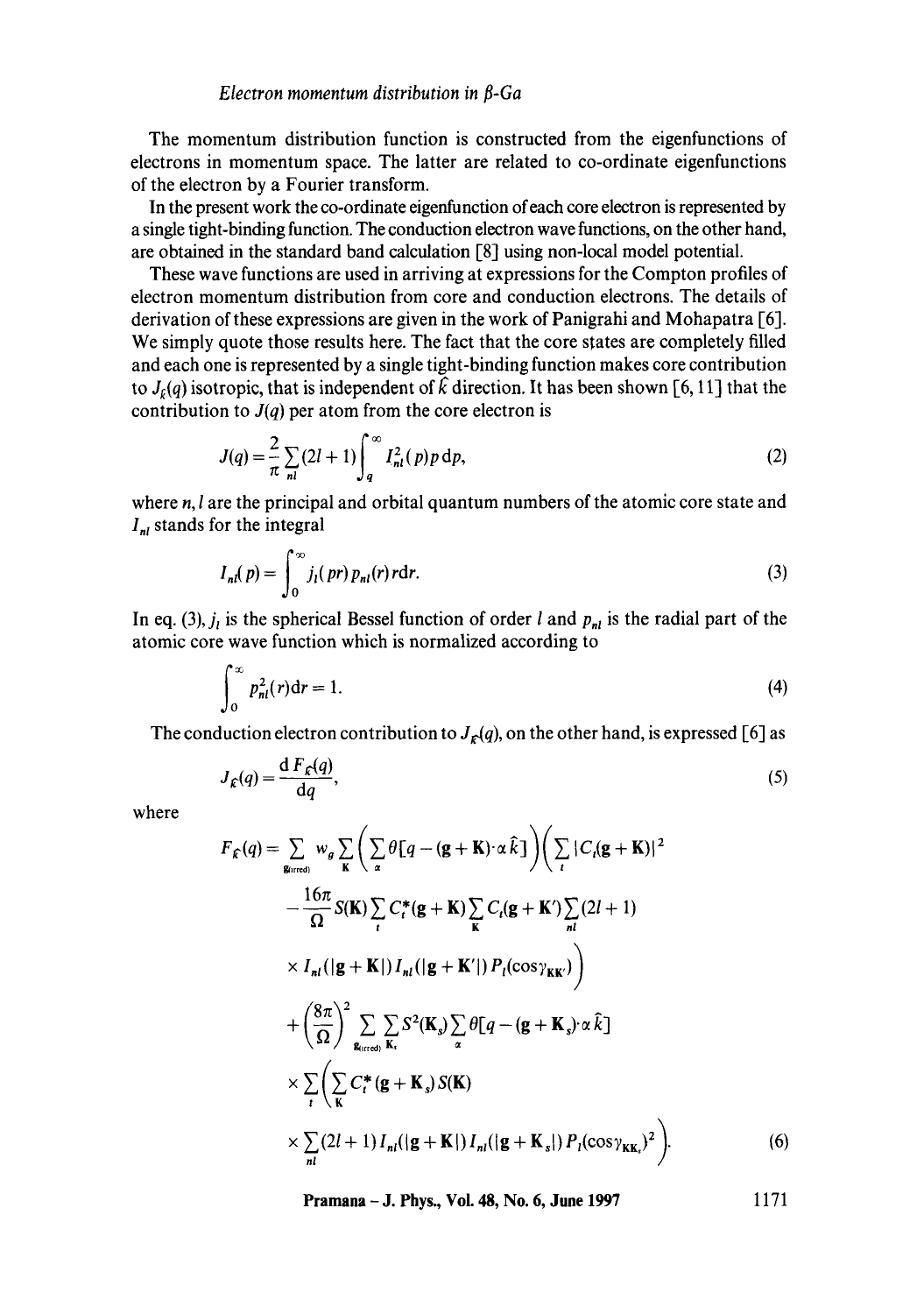Here  $w<sub>a</sub>$  is the weighting factor assigned to the sample g point in the irreducible part of the BZ,  $\theta$  is the standard step function,  $P_i$  is the Legendre polynomial of order l,  $\gamma_{\mathbf{k}\mathbf{k}'}$  is the angle between the vectors  $g + K$  and  $g + K'$ ,  $\alpha$  is the point-symmetry operators and *S(K)* is the structure factor of the lattice.

The quantities  $J_{\mathcal{E}}(q)$  for any  $\hat{k}$  satisfies [6] the relation

$$
\int_0^\infty J_k(q) \, dq = n,\tag{7}
$$

where *n* is equal to half the number of electrons per atom. Equation  $(7)$  may be used as a check for the accuracy of the band as well as core contribution  $J_{\mathcal{E}}(q)$ .

#### **3. Results and discussion**

 $\beta$ -Ga crystallizes in monoclinic structure with two atoms per primitive cell. The lattice parameters available [12] at 248 K are  $a = 2.766 \text{ Å}$ ,  $b = 8.053 \text{ Å}$ ,  $c = 3.332 \text{ Å}$  and  $\beta = 92^{\circ}$  03'. The band calculation [8] has been carried out using the non-local model potential of Appapillai and Williams [ 13]. These model potentials include correction from exchange and correlation effects. Besides, these have quite successfully explained a number of electronic properties of metals, including Knight shift, electric field gradients, density of states etc. In view of the success of these model potentials we have used them in the present calculation of electron momentum distribution in  $\beta$ -Ga. In constructing the band wave function, the atomic core functions used are those of Clementi [14]. In order to carry out the g sum in eq. (6), 176 sample g points are suitably chosen in  $1/4$ th irreducible part of the BZ as described in previous work [8]. The energies of the occupied bands have converged within 0 $\cdot$ 001 Ryd with the choice of 23 plane waves of the shortest wave vector  $|g + K|$  in the expansion of pseudo wave function. The results of the present band calculation [8] compare very well with those from APW calculation [15] in regard to shapes of bands, Fermi energy and density of state at Fermi energy.

We now discuss the result of  $J_k(q)$  as obtained in the present work. We begin with the contribution from the core electrons. The atomic core functions of Clementi [14] are used in evaluating the integral in eq. (3). The radial integrals are evaluated using the standard 5-point numerical integration procedure after generating the integrand at 201 mesh points, chosen in a logarithmic r scale,  $r_n = r_1 \exp[-(n-1)h]$  with  $r_1 = 0.00097$ atomic units (a.u) and  $h = 0.05$  a.u. The farthest distance up to which the integration is carried out has the value  $r_{201} \approx 21.45618$  a.u.

As the core states are localized, the corresponding momentum distribution is delocalized. Hence, in order to satisfy eq. (7) for the core electrons, one needs to integrate  $J(q)$  in eq. (7) over a large distance in the q scale. This is particularly true for 1s electrons whose contribution to *J(q)* varies very slowly with q. Since impulse approximation [9] is not good for the ls electrons, one may ignore them for the purpose of checking the result in eq. (7.) By ignoring the ls electrons, the integrated result from eq. (7) turns out to be approximately 12.63 which is close to 13, the number of *2s-3d*  core electrons in half an atom of Ga. The remaining discrepancy is attributed to 2s and 2p electrons whose contributions to  $J(q)$  vary so slowly that unless the integration in eq. (7) is carried over sufficiently long distance in  $q$  scale, their full contribution to the integral will not be obtained.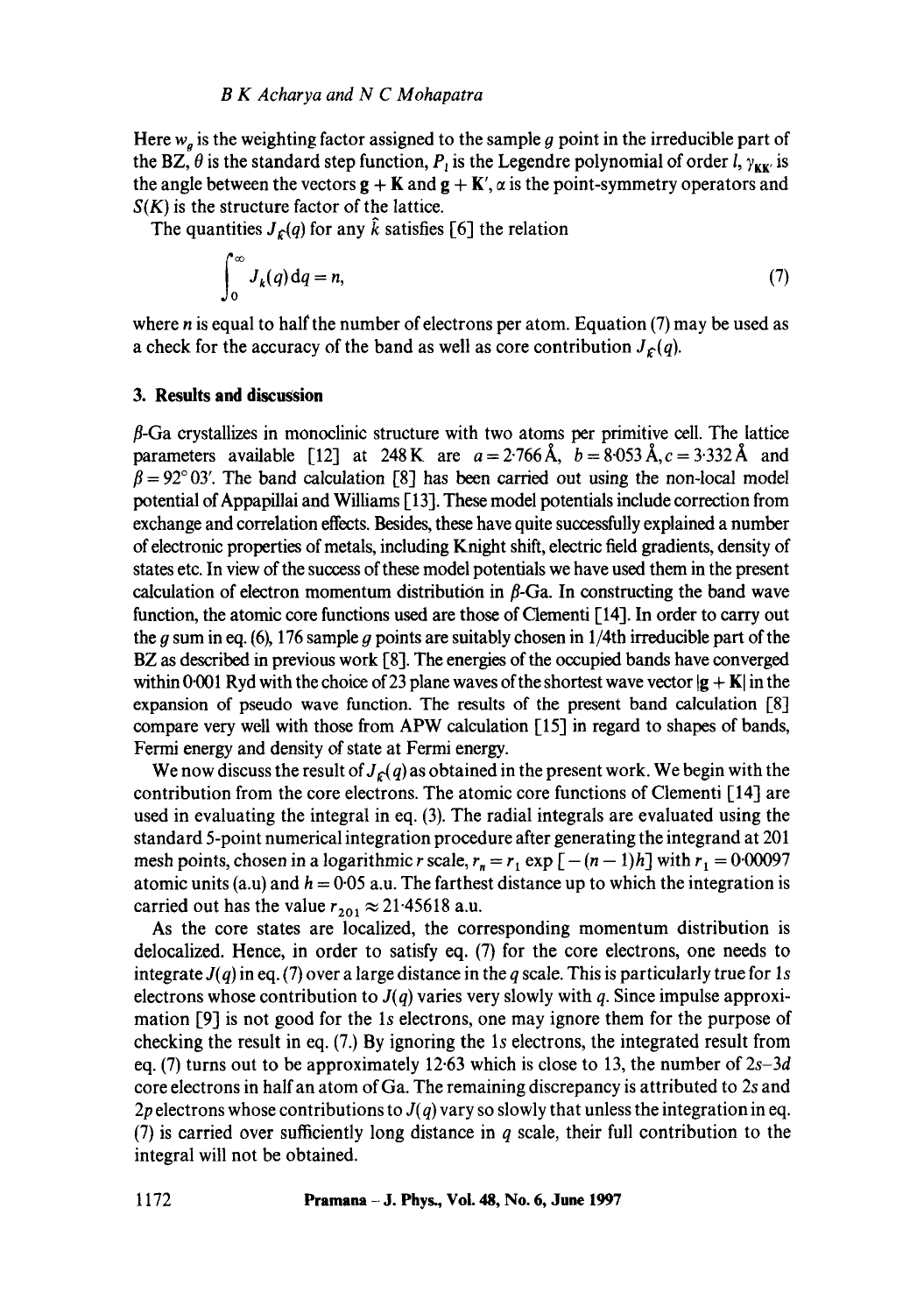Now coming to the band contribution  $J_{\mathcal{E}}(q)$ , we note that the band states being delocalized, their momentum distributions are expected to be fairly localized. Using eq. (6) we have evaluated the function  $F_{\epsilon}(q)$  for the three crystallographic directions of k, namely,  $(100)$ ,  $(110)$  and  $(111)$ . In carrying out the sum in eq.  $(6)$  over g in the irreducible part of the BZ, we have used 176 sample g vectors. In order to study the dependence of the result on the number of sample points, the calculation was repeated at a smaller set of g vectors than 176. The result shows that the change due to this effect is less than  $1\%$ . The derivative of  $F_{\epsilon}(q)$  with respect to q, which has been evaluated numerically provides the corresponding  $J_{\mathcal{E}}(q)$ . In order to study the convergence of  $F_{\mathcal{E}}(q)$  with respect to the number of reciprocal lattice vectors  $K$  and  $K_s$  occurring in eq. (6), we split the contribution  $F_k$  into two parts; one arising from the plane wave and hybrid (i.e. plane wave-tight binding combination) part of band wave function and the other from the tight-binding part. The first three lines in eq. (6) give the plane wave and hybrid contribution while the remaining terms give the tight-binding contribution. The former

|                  | Core contribution | <b>Band contribution</b> |              |              |
|------------------|-------------------|--------------------------|--------------|--------------|
| $\boldsymbol{q}$ | J(q)              | $J_{100}(q)$             | $J_{110}(q)$ | $J_{111}(q)$ |
| $0-0$            | 3.620             | 2.599                    | 2.617        | 2.609        |
| 0.1              | 3.618             | 2.342                    | 2.328        | 2.350        |
| 0.2              | 3.614             | 2.801                    | 2.813        | 2.808        |
| 0.3              | 3.606             | 2.198                    | 2.202        | 2.200        |
| 0.4              | 3.592             | $2 - 011$                | 2.012        | 2.011        |
| 0.5              | 3.573             | 1.483                    | 1.483        | 1.478        |
| 0.6              | 3.548             | 1.122                    | 1.124        | $1-117$      |
| 0.7              | 3.517             | 1.013                    | 1:015        | 1.011        |
| 0.8              | 3.479             | 0.536                    | 0.544        | 0.538        |
| 0.9              | 3.433             | 0.132                    | 0.142        | 0.138        |
| $1-0$            | 3.381             | 0.010                    | 0.017        | 0.018        |
| $1-2$            | 3.253             | 0.023                    | 0.026        | 0.029        |
| $1-4$            | 3.097             | 0.019                    | 0.017        | 0.019        |
| 1.6              | 2.921             | 0.021                    | 0.012        | 0:013        |
| 1.8              | $2 - 726$         | 0.019                    | 0.009        | 0.009        |
| $2-0$            | 2.527             | 0.007                    | 0.008        | 0.007        |
| 2.2              | 2.325             | 0.002                    | 0:007        | 0:006        |
| $2 - 4$          | 2.131             | 0.003                    | 0.005        | 0.005        |
| $2-6$            | 1.943             | 0.004                    | 0.004        | 0.004        |
| 2.8              | 1.769             | 0.006                    | 0.003        | 0.003        |
| 3.0              | 1.610             | 0.006                    | 0:001        | $0 - 002$    |
| 3.5              | 1.271             | 0.000                    | 0.000        | 0.000        |
| 4·0              | 1.019             | 0:001                    | 0.000        | 0.000        |
| 4.5              | 0.829             | 0.000                    | 0.000        | 0.000        |
| 5.0              | 0.687             | 0.000                    | 0.000        | 0.000        |
| 6.0              | 0.496             | 0.000                    | 0.000        | 0.000        |
| 7.0              | 0.373             | 0.000                    | 0.000        | 0.000        |
| 7.2              | 0.353             | 0.000                    | 0.000        | 0.000        |

**Table 1.** Present results of Compton profiles  $J_g(q)$  of  $\beta$ -Ga along the directions (100), (110) and (111). The results are expressed in atomic units.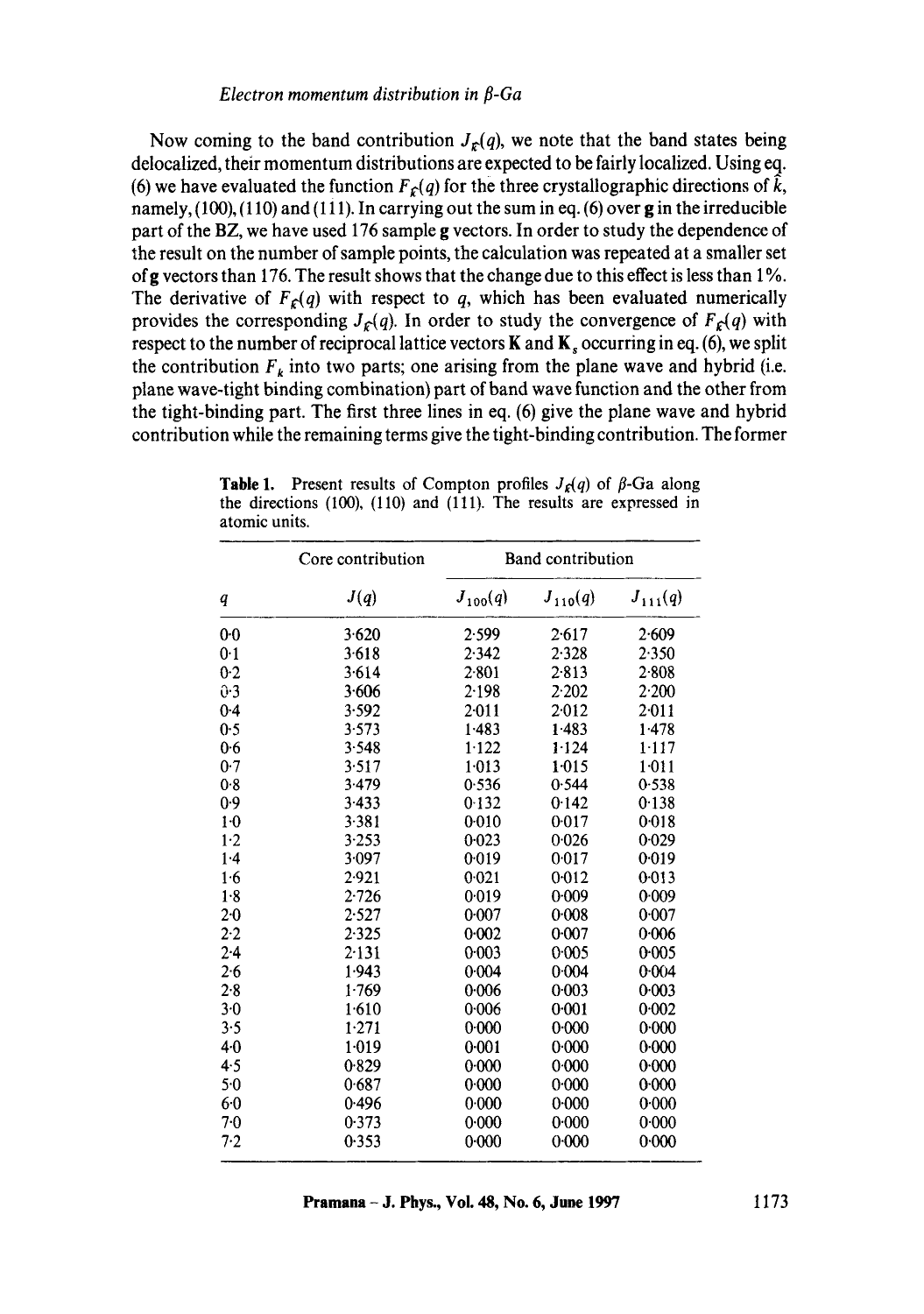#### *B K Acharya and N C Mohapatra*

contribution involving the delocalized plane wave is found well converged with 23 reciprocal lattice vectors K. But the tightbinding contribution which involves more localized wave functions than plane waves required 315 reciprocal lattice vectors  $\mathbf{K}_s$  for the result to converge. In order to test the accuracy of the band contribution to  $J_r(q)$ , we have used eq. (7). For all the three directions of  $\hat{k}$ , the integral in eq. (7) gives  $n \approx 1.499$ , which is very close to exact result of  $1.5$  conduction electrons in half an atom of Ga.

We present our results of  $J_k(q)$  in table 1 for the three directions, (100), (110) and (111). Since the core contribution in the present work is isotropic, it has the same value for all the three directions. It is evident from table 1 that the Compton profiles are very nearly isotropic. Therefore, in order to economise figure space, we have preferred to plot the results of  $J_{\ell}(q)$  for only one direction, namely, (100) and this is shown in figure 1. But to show the direction dependence, we have plotted the difference functions,  $J_{110}(q)$ - $J_{100}(q)$  and  $J_{110}(q)$ - $J_{111}(q)$  in figures 2 and 3 respectively. These figures also display near isotropy property of  $J_c(q)$ . The maximum value of the difference is about 0-68% of  $J(0)$  due to conduction electrons. This result is not surprising because the band structure results, such as, Fermi energy and density of state at Fermi energy in  $\beta$ -Ga suggest that the conduction electrons in this metal are mostly free-electron-like. The results from APW [15] calculation as well as the Knight-shift data [15] also lead one to this conclusion. The structures seen in the profiles of conduction electron contributions (figure 1) are similar to those noted in the work of Rath *et al* [5].

In a free-electron gas,  $n_F$ , the number of electrons with momentum larger than Fermi momentum  $P_F$  is exactly zero at absolute zero temperature. But for an interacting



**Figure 1.** *J<sub>k</sub>(q)* for  $\beta$ -Ga with  $\hat{k}$  along (100) direction: curve A, band contribution; curve B, total contribution (core + band).

#### **1174 Pramana -J. Phys., Voi. 48, No. 6, June 1997**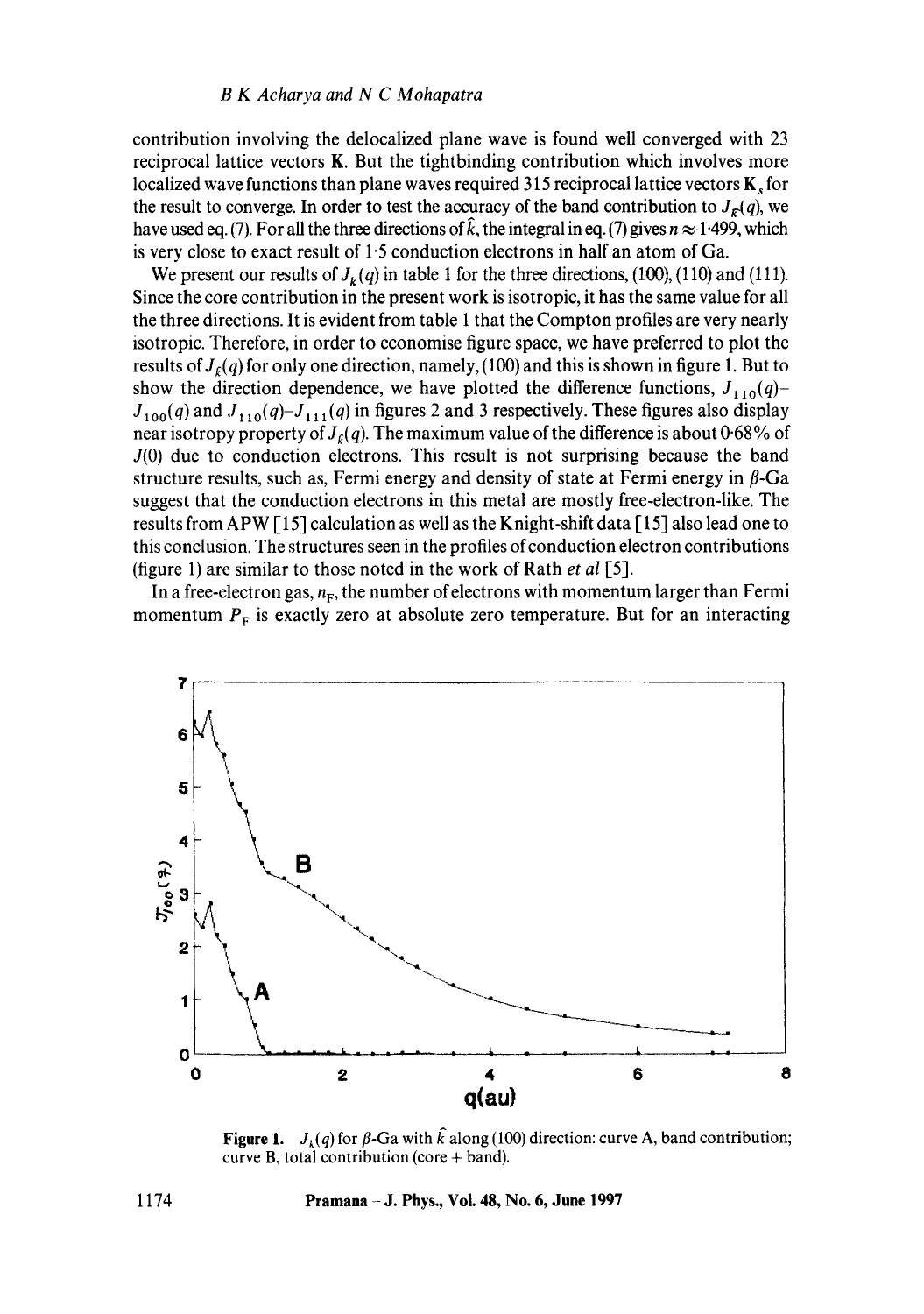

**Figure 3.** Difference profile  $J_{110}(q)-J_{111}(q)$  in  $\beta$ -Ga.

electron system, it has been shown by Luttinger [ 16] that there are non-zero number of electrons with momentum larger than  $P_F$ . In the present work,  $P_F$  is found equal to 0.885 a.u. By setting the lower limit equal to  $P_F$  in (7), we have calculated  $n_F$  in  $\beta$ -Ga.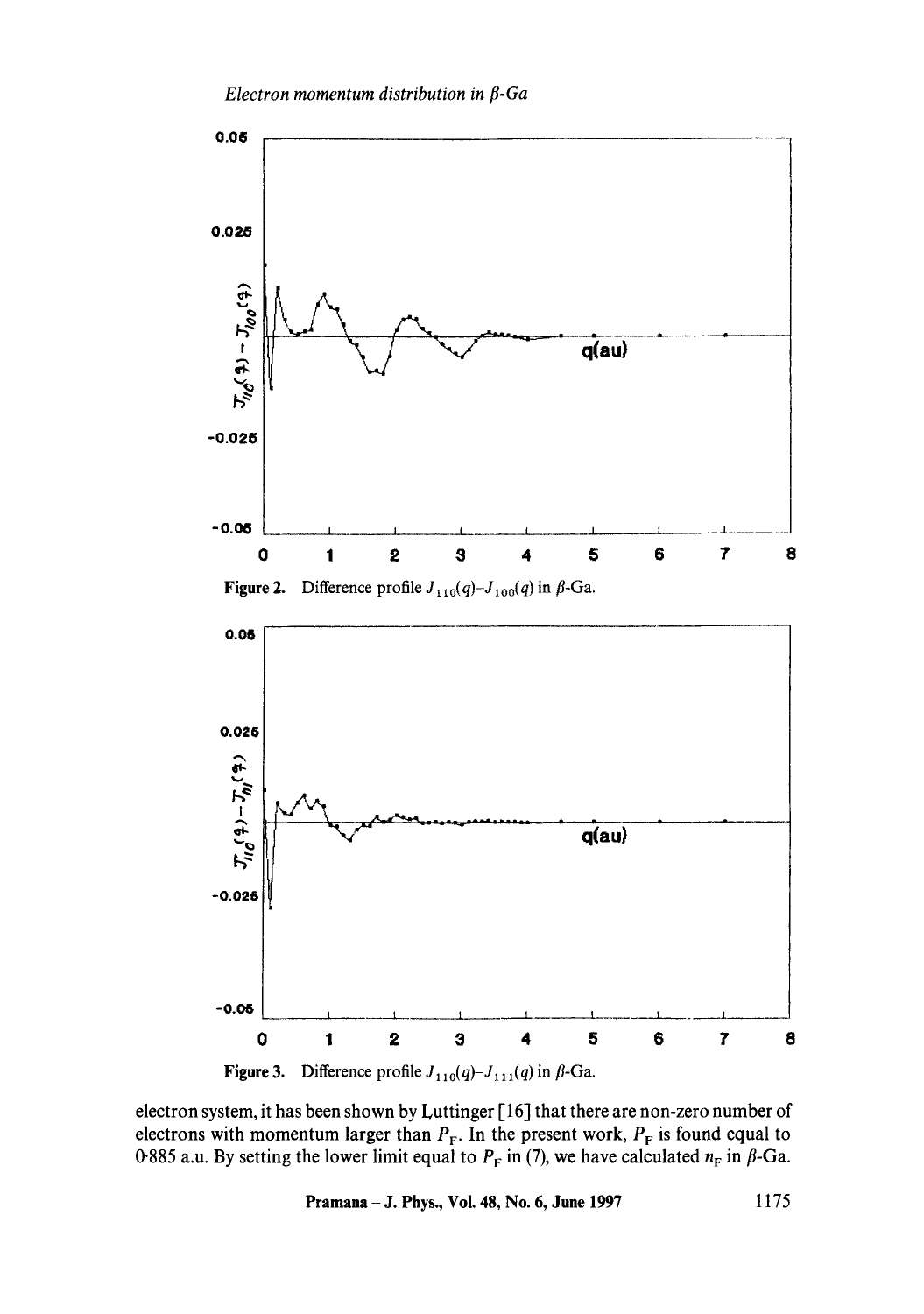|                                                                    | <b>Table 2.</b> Comparison of the present results in $\beta$ -Ga |  |  |  |  |
|--------------------------------------------------------------------|------------------------------------------------------------------|--|--|--|--|
| of the conduction electron contribution to Compton pro-            |                                                                  |  |  |  |  |
| files with those in $\alpha$ -Ga. All the results are expressed in |                                                                  |  |  |  |  |
|                                                                    | atomic units. The data in $\alpha$ -Ga taken from ref. [7] are   |  |  |  |  |
| isotropic.                                                         |                                                                  |  |  |  |  |

| q       | $J(q)$ in $\alpha$ -Ga | $J_{100}(q)$ in $\beta$ -Ga |
|---------|------------------------|-----------------------------|
| 00      | $2.4 \pm 1.5\%$        | 2.599                       |
| 0.1     | 2.31                   | 2.342                       |
| 0.2     | 2.17                   | 2.801                       |
| 0.3     | 2.05                   | 2.198                       |
| 0.4     | 1.84                   | $2 - 011$                   |
| 0.5     | $1-60$                 | 1.483                       |
| 0.6     | 1.27                   | 1.222                       |
| 0.7     | 0.94                   | 1.013                       |
| 0.8     | 0.56                   | 0.536                       |
| 0.9     | 0.21                   | 0.132                       |
| 1.0     | $0.15 + 10\%$          | 0:010                       |
| $1-1$   | 0.15                   | 0.030                       |
| $1-2$   | 0.07                   | 0.023                       |
| 1.3     | 0.07                   | 0.021                       |
| 1.4     | 0.08                   | 0.019                       |
| 1.5     | $0.08 \pm 20\%$        | 0.019                       |
| 1.6     | 0.06                   | 0.021                       |
| $1-7$   | $0 - 0.5$              | 0.020                       |
| 1.8     | 0.06                   | 0.019                       |
| $2 - 0$ | 0.04                   | 0.007                       |
| 2.2     | 0.02                   | 0.002                       |
| 2.4     | 0.00                   | 0.003                       |

The result shows that there are about 2.2% such electrons. We remark that  $n_F$  so obtained includes both the band structure and electron correlation effects, the latter through the non-local model potential whose parameters are determined by fitting with the experiment.

Results of Compton profile from experiment or from other works are not available to compare with the present results. The present results in  $\beta$ -Ga are however compared with those available [7] in  $\alpha$ -Ga. The calculated results [7] in  $\alpha$ -Ga obtained in RFA model [3] agree well with experiment [7]. The latter [7] obtained for (100), (010) and (001) directions show near isotropy. The comparisons of the present result with those in  $\alpha$ -Ga are made for two reasons. Firstly, to see if the present results are of the same order of magnitude as those in  $\alpha$ -Ga. Secondly, to find if the present results are also very nearly isotropic as those in  $\alpha$ -Ga. For this purpose we list the present results as well as those for  $\alpha$ -Ga in table 2. The data in this table show that the present results are of the same order of magnitude as those in  $\alpha$ -Ga and that they are nearly isotropic. Further we have also compared  $n_F$  in both the systems. While in  $\alpha$ -Ga, about 6.7% of conduction electrons have momentum larger than  $P_F$ , it is about 2.2% in  $\beta$ -Ga. We note that any quantitative comparison of numbers in columns 2 and 3 of table 2 will not be meaningful as these are obtained in two different methods.